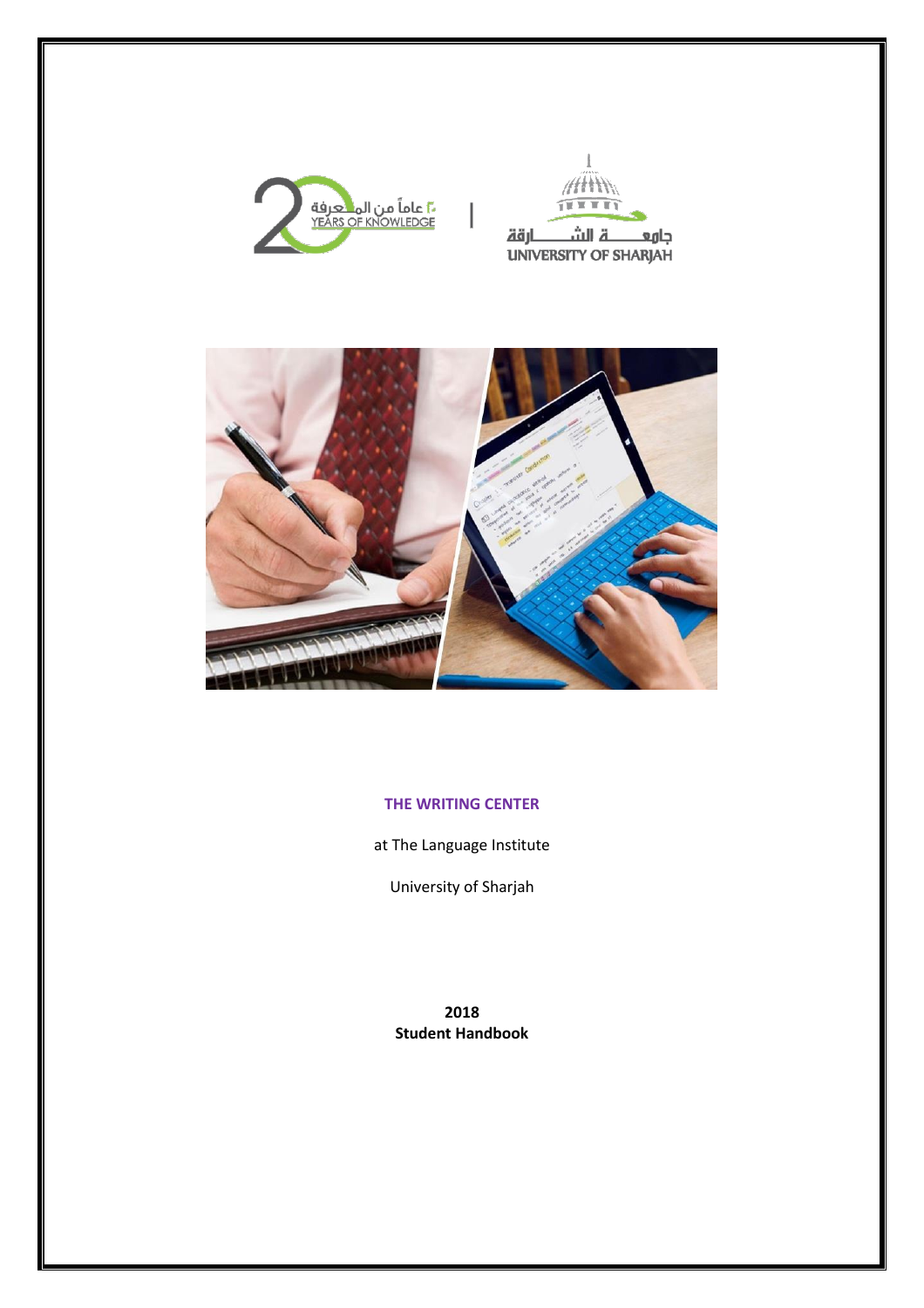## **Table of Contents**

|       | <b>General Information</b>                    | 3 |
|-------|-----------------------------------------------|---|
| ii.   | <b>Mission Statement</b>                      | 3 |
| iii.  | Locations                                     | 3 |
| iv.   | Who Works in the Writing Center               | 3 |
| v.    | Information/Forms for Students                | 4 |
| vi.   | What to Expect from Your Consultation Session | 4 |
| vii.  | Making an Appointment with WCONLINE           | 5 |
| viii. | Filling Out the Survey Form                   | 5 |
| ix.   | Proof of Attendance Form                      | 5 |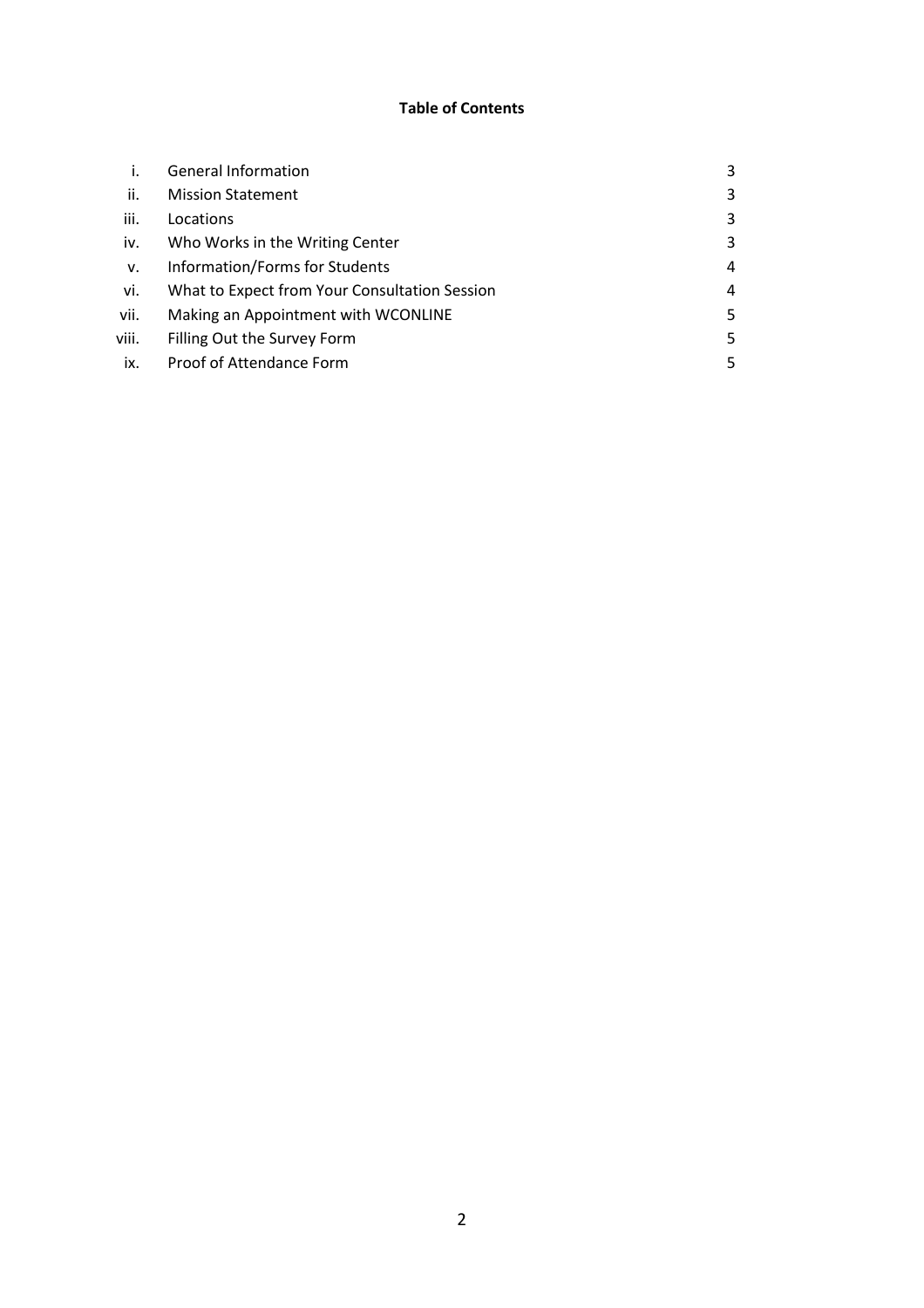# **General Information**

#### **Mission Statement**

The Writing Center at the University of Sharjah is aimed at serving all students taking courses in which English is the medium of instruction and helping them become better and more confident writers. The Center will work with the students to enhance their capabilities in various modes and contexts of written English, and prepare them to be not just successful students at UOS but also more effective participants in the workplace. The Writing Center expects to develop students' abilities to understand and overcome their imperfections, making them richer and more efficient communicators in English.

## **Objectives**

The Writing Center has the following objectives:

1. To provide feedback to students on various writing assignments and to improve their written work in accordance with the assignment's requirements and the instructor's or professor's expectations.

2. To offer tutorials and workshops on writing in English.

3. To offer editing services to faculty members interested in publishing their research, to MA students defending their dissertations, to the administration of the University of Sharjah, and to the community outside the university.

## **Locations**

Women's Colleges: W2 046 B Men's Colleges: M2 026 E (Starting Fall 2018)

*For hours of operation at each location, go to [www.sharjah.ac.ae\writingcenter](http://www.sharjah.ac.ae/writingcenter)*

*\*Male students can make an appointment to visit the Writing Center on the Women's Campus.*

# **Who Works in the Writing Center?**

# *Coordinator:*

The Writing Center Coordinator is the main point of contact for all consultants and Writing Center users. The responsibilities of the coordinator include:

- making the consultation schedule for each semester
- scheduling and leading regular staff meetings
- assigning off-hour projects
- collating Writing Center usage data
- using data to plan changes/improvement in services
- evaluating student and consultant feedback

# *Faculty Consultants:*

Faculty consultants are mainly instructors working in the English Language Center. The consultants are selected based on their expertise and experience in helping university students, faculty and staff with their writing. The consultants are:

- exceptional writers
- learner-centred in their approach
- excellent communicators
- sensitive to students' writing concerns and understanding of the need for confidentiality
- enthusiastic about helping students become better writers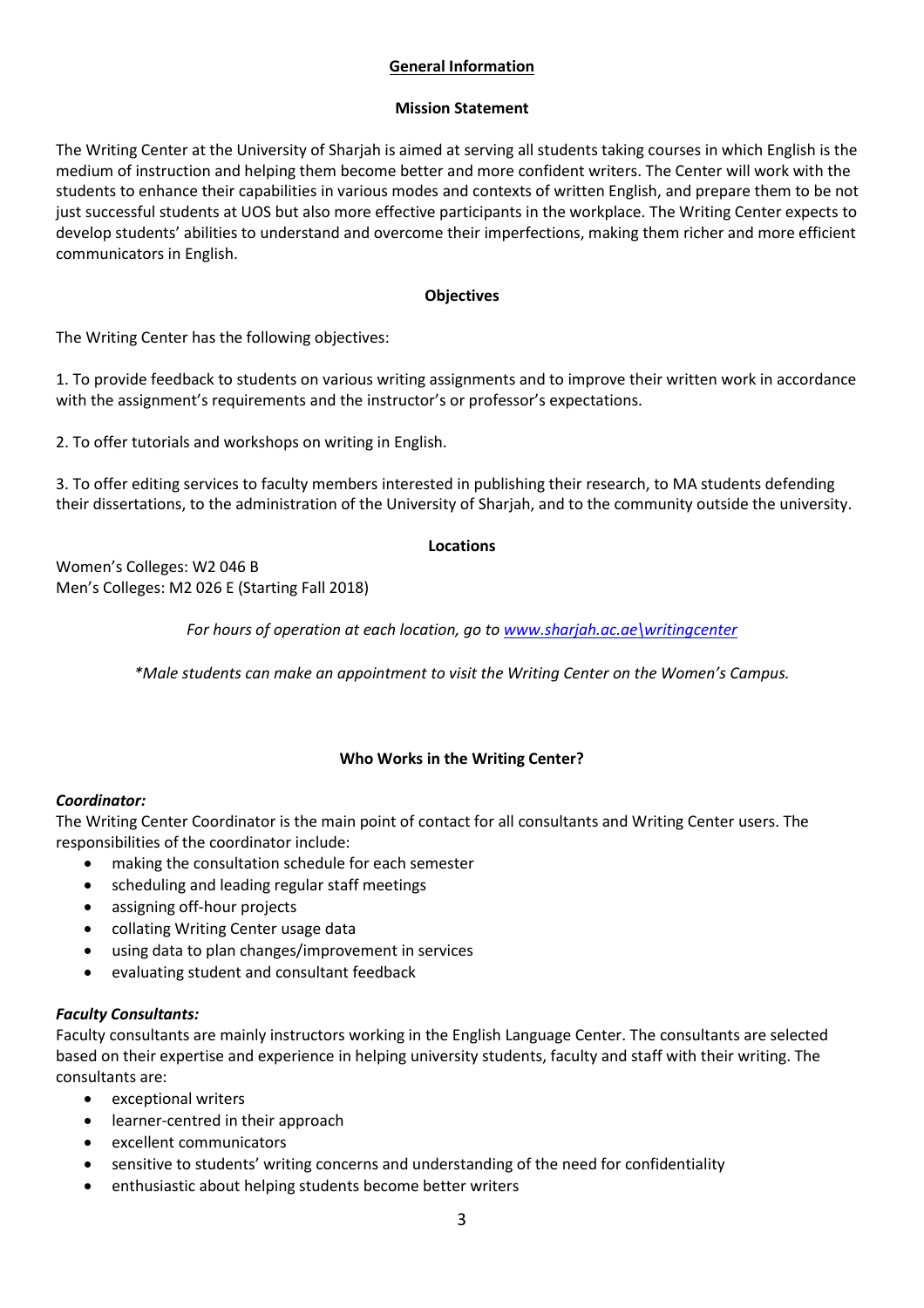## **Information/Forms for Students**

*This section includes some basic information provided to students on our website. Students are also encouraged to check out the FAQ section on our website.*

## **Face-to-Face Consultation Sessions (Handbook)**

The Writing Center offers free one-on-one help with all types of writing assignments for undergraduate students.

- The most important thing for a face-to-face consultation is to make an appointment in advance using the online appointment system. Even if you are a walk-in who gets accepted because a slot is available, you will still need to log in and complete the Appointment Form before a consultant can see you.
- All appointments are 25 minutes long and you can book a maximum of two back-to-back sessions lasting 50 minutes.

#### **What we can do**

- We are ready to help you with your various writing assignments and projects at any stage in the writing process. We can help you brainstorm for an English essay, revise a project report, or refine a cover letter for a scholarship or internship application.
- Your writing is your work and it's important that it continues to remain so. Since our objective is to create better writers — not just better writing — we *will not* write, edit, or proofread any section of your assignment for you. We are here to listen, ask questions, make suggestions, and point you towards helpful resources, and to make sure that you have a solid revision plan to help you improve your writing when you leave the session.

#### **What you can do**

To make the most use of your session, you will need to plan a little in advance. Writing is a process that needs time – for brainstorming, researching, writing drafts, revising and editing.

- To ensure that you'll have enough time to improve your work based on your discussion with the consultant and the revision plan that you receive, do not schedule a session on the date your assignment is due.
- When you come to the Writing Center, you should bring your assignment prompt, and anything you have written, in hard copy. Consultants also find it useful if they can see your course outline, class notes, or reading lists.

#### **What you need to remember**

Repeating appointments

When a single session is not enough to cover everything, we are more than happy to schedule follow-up appointments for the same assignment.

Being on time for your sessions

Please be on time for your appointment. If you are more than 5 minutes late, you will be treated as a no-show. Three no-shows and you will not be able to make any more online appointments during the semester

#### Cancelling an appointment

We understand that things happen and appointments cannot be kept. In case you can't make it your scheduled session, make sure to log in to your appointment schedule and cancel your appointment. You must do this at least 2 hours before your scheduled appointment time. This allows other students an opportunity to use that slot. If you do not cancel your appointment within this time frame, you will be considered as a no-show. Three no-shows and you will not be able to make any more online appointments during the semester.